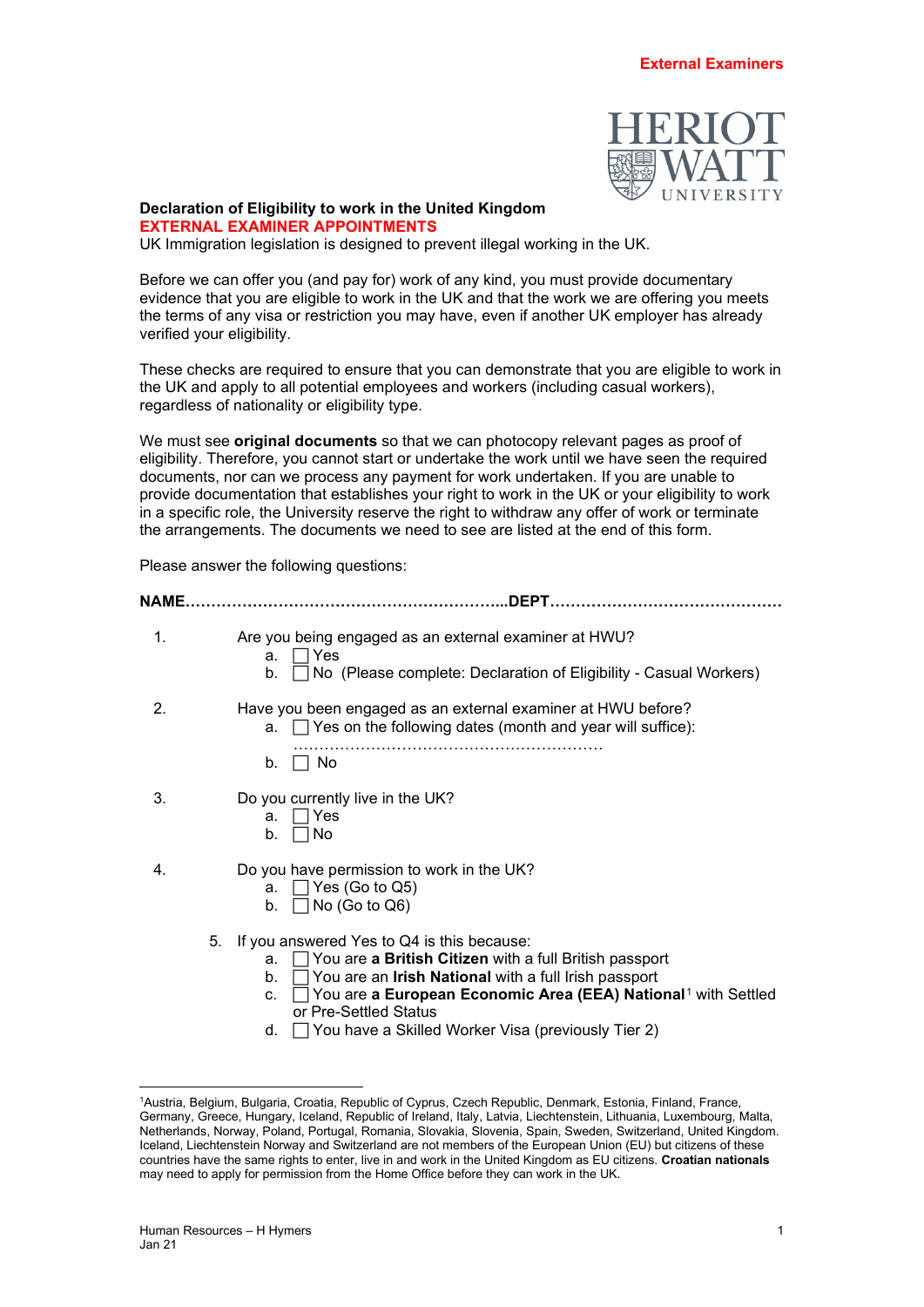- *e.* You have a **Student Visa (previously Tier 4)** *Note that it is unlikely that you will be sufficiently qualified to carry out External Examiner duties. [2](#page-1-0)*
- f. **Other** (e.g. you are the husband, wife or civil partner of someone who is eligible to live/work in the UK; or any other reason). (Note, if you hold a Health Care Visa, you may not be eligible to undertake external examining duties at HWU)

Please give details below of the type of passport and/or visa you hold, including whether or not you hold a Healthcare Visa. You do not need to answer Q6.

……………………………………………………………………………………………………………. .…………………………………………………………………………………………………………… …………………………………………………………………………………………………………….

- .……………………………………………………………………………………………………………
	- 6. If you cannot demonstrate eligibility to work in the UK by one of the above routes, you may be able to carry out external examiner duties through the Permitted Paid Engagement Visa -see [https://www.gov.uk/permitted-paid](https://www.gov.uk/permitted-paid-engagement-visa)[engagement-visa](https://www.gov.uk/permitted-paid-engagement-visa) for details on how to apply. Some nationalities will not need to apply for this visa, but we will need to see evidence of this (a print-out of the relevant pages of the web site) when you present your passport.

If we are unable to obtain the necessary permission for you to carry out external examiner duties in the UK, we may be unable to offer this work to you on this occasion.

Thank you.

## **Please now sign and date the declaration below:** I confirm that this information is accurate to the best of my knowledge.

**Signed:………………………………………………Date……………………………**

**Please return this completed form with the accompanying Recommendation for the Appointment of External Examiners Form to your HWU contact. You will be asked to provide original documents as evidence of your eligibility to work in the UK which must be verified by an HWU employee not later than the first occasion you attend the campus or undertake the work.** 

The evidence you need to provide must be in one of the following formats:

- A UK or Republic of Ireland passport
- A EUSS unique number
- A document issued by the Home Office confirming that you have no time limit on your stay in the UK
- A biometric card confirming your employment status (e.g. Skilled Worker Visa) together with your passport
- An Application Registration Card issued by the Home Office to an asylum seeker stating that the holder is permitted to take employment
- A passport endorsed to show you are entitled to stay and have permission to work in the UK
- A letter issued by the Home Office confirming that you are permitted to take employment in the UK

## If you do not have a passport you will need to provide:

<span id="page-1-0"></span> $2$  It is a condition of a Student (Tier 4) Visa that you may only work up to a maximum of 20 hours a week during termtime. This includes all paid or unpaid work, including casual work and overtime as well as any work provided under a contract of employment. This is a maximum weekly limit and hours will be monitored to ensure it is not exceeded.